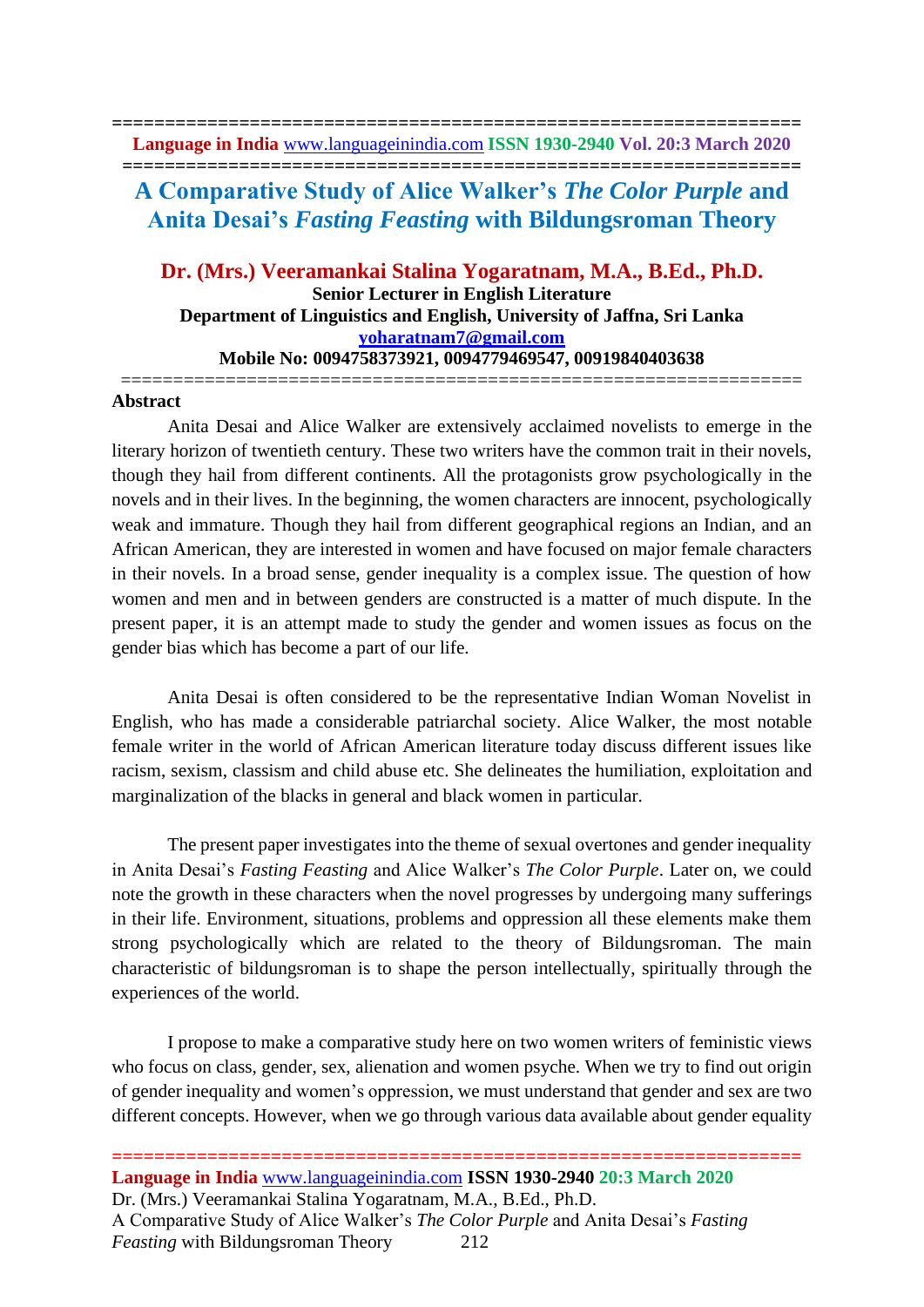and discrimination, we will find that women are far behind than men in various fields of life. On the other hand, women are exploited, degraded, violated and discriminated in their homes and outside world. This type of discrimination is easily seen in Indian and African American society.

**Keywords**: Alice Walker, *The Color Purple*, Anita Desai, *Fasting Feasting*, Bildungsroman Theory, Gender Inequality, Discrimination, Patriarchal Society, Sexual Overtones, Women Oppression.

## **Introduction**

The theory of Bildungsroman represents women protagonists in their novels. The Bildungsroman is identified in the works of two women novelists of two continents. This theory builds up a character from adolescence to a sensible matured being. Self enduring, selfsacrificing women change themselves into a matured personality based on the situations and complications of their sufferings. The main characteristic of bildungsroman is to shape the person intellectually, spiritually through the experiences of the world.

The Harlem Renaissance denoted a defining point for African American literature. Before this time, books by African Americans were essentially pursued by other Black people. With the Renaissance, though, African American literature as well as black fine art and a performance art began to absorb into mainstream American culture. Major Harlemite of the period are Claude Mckay, Zora Neale Hurston, Alice Walker, Toni Morrison, Gayl Jones, Rasheed Clark, Ishmael Reed, Jamaica Kincaid, John Edgar Wideman, David Antony Durham, Tayari Jones, Mat Jonson and Colson Whitehead. Theoretically African literature comprehends the interconnectedness of race, class, sex, oppression. Subsequently it understands that there are White men and women, and definitely Black people who try to topple structures of their societies.

**Alice Walker As A Feministic Writer** Alice Malsenior Walker, African American writer, poet, feminist, and activist born on 9 February 1944 in Eatonton, Georgia. It was a tradition in those years that black people are not supposed to get their education, they are supposed to work in farms with their parents. Growing up with an old tradition, listening to stories to her grandfather is a major inspiration for Alice to start writing at the age of eight.

Stephanie Fitzgerald in her book *Alice Walker: Author and Social Activist* portrays about the life of Alice Walker in her young age,

> From the time she was young, Alice knew that the world was a different place for a black child in the South than it was for a white child anywhere. All she had to do was look around her. White people lived in the nicest houses. Black people lived in shacks, and they did not even own those. (Fitzferald, 22)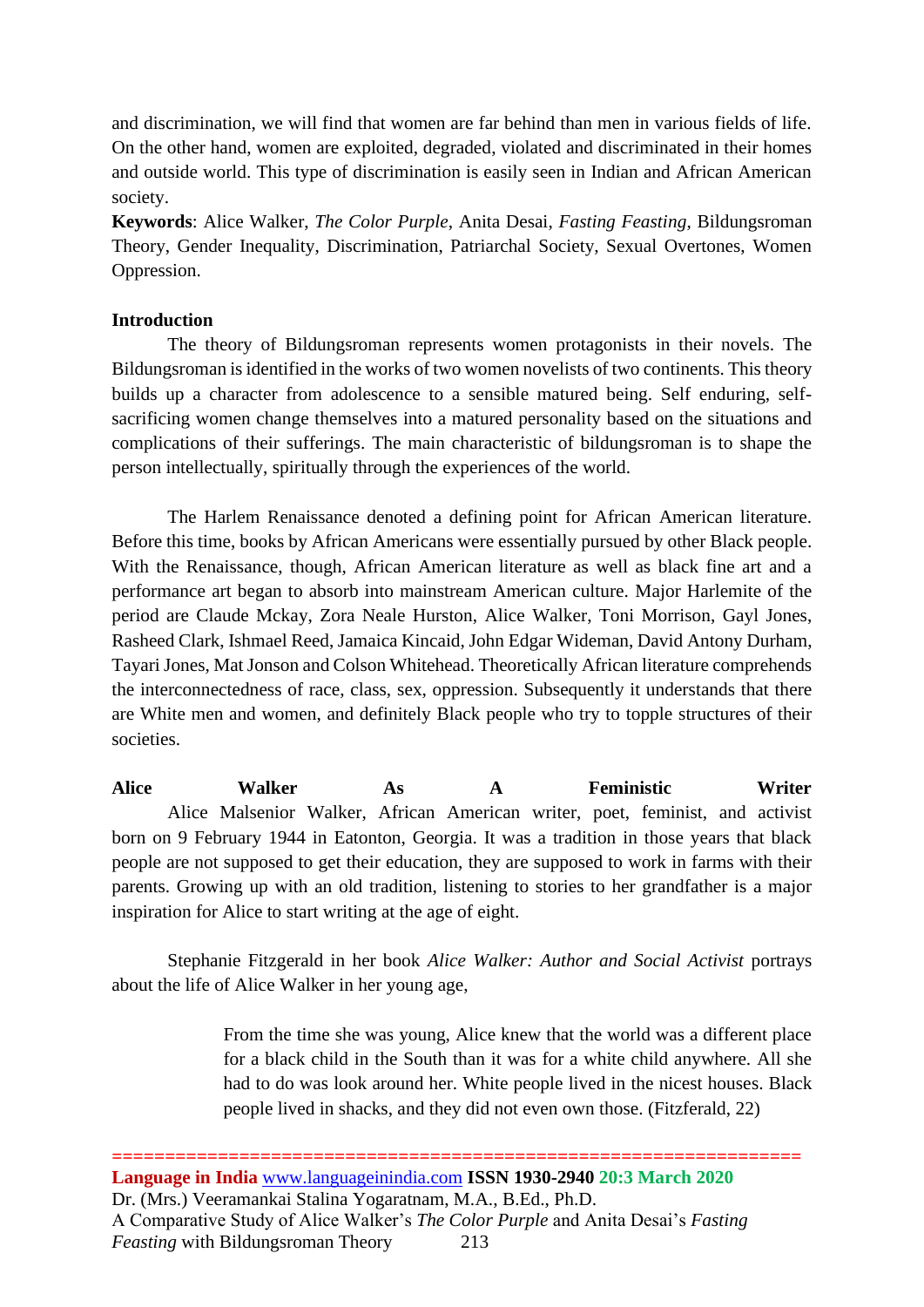In all her works, Alice Walker has expressed with graceful and devastating clarity, the point of liberty Black Women have in her community. Alice Walker celebrates the survival of Black people. All her works confronts the pain and struggle of Black people's history. She has found that creativity of Black Women is a measure of the health of the entire society. Alice walker's main concept is sharpened by her use of the history of Black people in America especially in the south where they were most brutally enslaved and marginalized.

In a book *Alice Walker* by Maria Lauret explains that "In the bracketed reference to 'girlishness' Walker appeals to a notion prevalent in black feminism of the 1970s that white women's sense of their own oppression was like to cry of a spoilt child" (Lauret, 19). This sets the epithets for the womanist women which invokes the black femininity with the white femininity.

*The Color Purple*, Alice Walker's masterpiece work published in 1982 is taken for the study of Bildungsroman. During the first half of the twentieth century, the novel shows the struggle of Black women in Georgia. It starts with an African American girl of fourteen years, protagonist, Celie a timid girl writes a letter to God expressing her agony that she suffers by her stepfather Alphonso. Later that had become a habit to Celie to write letters to God often to express her sufferings and an unspoken pain. Alice walker states clearly about the diffident nature of an uneducated girl Celie's foolishness in the beginning of the novel. Celie, the protagonist had faith in God that her letters reaches to God and thinks that her difficulties of life every day to day would be solved. She deliberates innocently to look for help from the God and need to survive in the world by overcoming her spiritual, emotional and physical abuses by her father. Instead of telling it to other people, Celie shares her sufferings to God shows her immature nature when the novel opens. Celie is helpless when her just born babies are taken away by her stepfather Alphonso. She does not even know where her children are growing, and her ignorance makes to write letters about all her struggles to God and talks to Him by imagining as though the other person is sitting beside her. Though Celie faces many emotional and physical abuses by her stepfather, she fails to fight against him boldly when she is exploited and subjected to rape even. The awareness of handling the situations are unimaginable to Celie in the beginning of the novel, when is young and timid.

Her father Alphonso stops her from telling anybody except to God about her abuses. The moment she becomes pregnant she writes a letter to God "I'm big. I can't move fast enough. By time I git back from the well, the water been warm. By time I git the tray ready the food be cold. By time I git all the children ready for school it be dinner time" (Walker, 3). Whereas, motherhood becomes burden to Celie when she is not allowed to love her own kids as they are taken away from her by her stepfather and a man named Albert who is a widower with four children marries Celie out of a compulsion by her father. Celie refers to him initially, as Mr. but he too exploits her and treats her with contempt and brutality. Slowly the evolution of maturity develops in Celie's thoughts which comes from her experiences and the struggles that she has faced by many cruel men in her family and in the surroundings where she lives. She realizes the vainness of her attempts to communicate with an abstract God. Slowly she

**=================================================================**

**Language in India** [www.languageinindia.com](http://www.languageinindia.com/) **ISSN 1930-2940 20:3 March 2020** Dr. (Mrs.) Veeramankai Stalina Yogaratnam, M.A., B.Ed., Ph.D. A Comparative Study of Alice Walker's *The Color Purple* and Anita Desai's *Fasting Feasting* with Bildungsroman Theory 214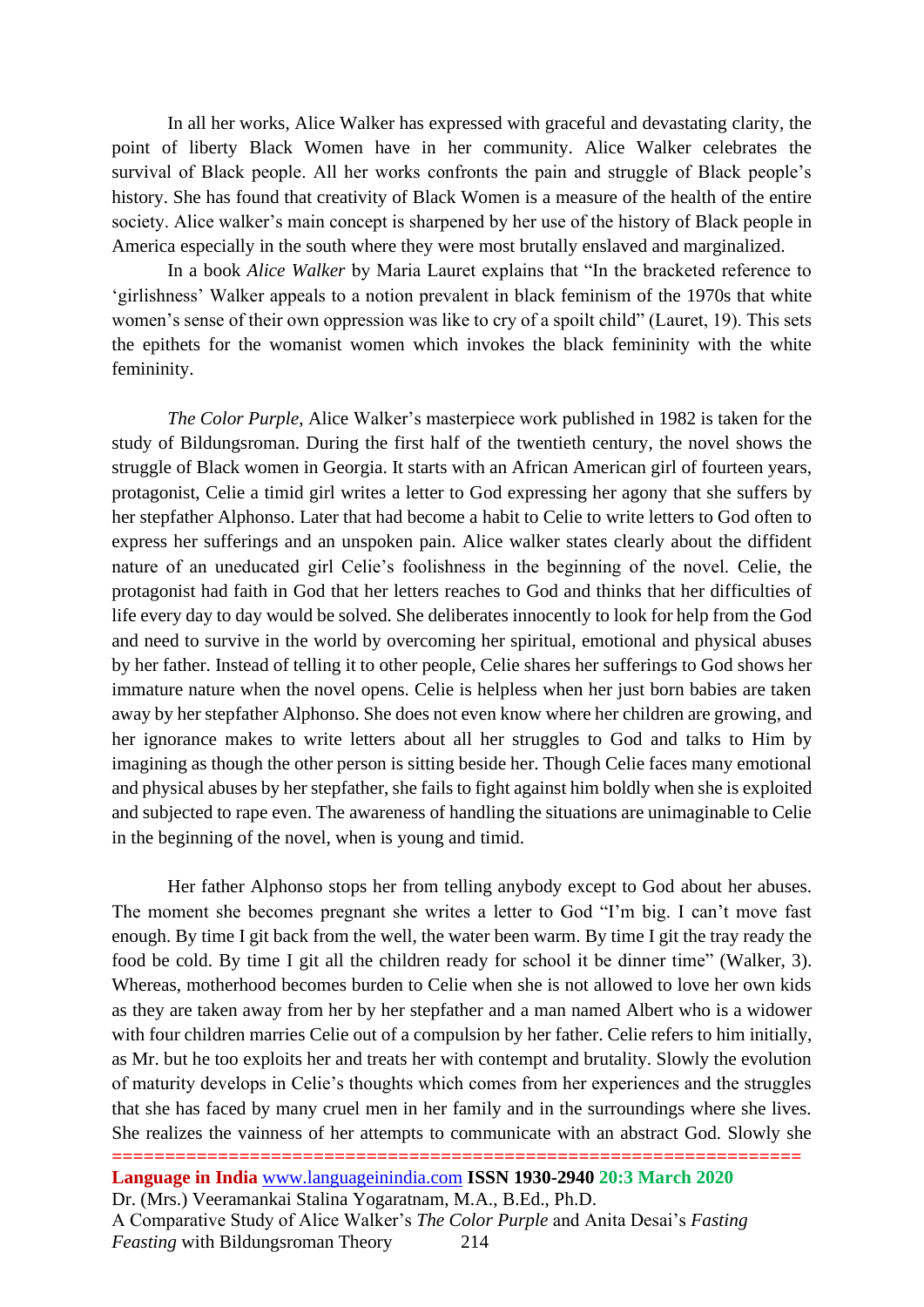begins to communicate with her sister. She writes letters to Nettie "I don't write to God no more I write to you" (199). Under Shug A Very's influence, Celie leaves her husband Albert who victimizes her. Albert is shocked to the words spoken by Celie. "It's time to leave you and enter into the creation" (Walker, 207).

Celie learns from Shug A Very to be bold, courageous and reclines herself slowly to transform herself from a wounded, beaten woman to a strong independent loving individual. Through tough experiences many lessons were learnt by Celie. At the end of the novel, Celie gains the strength of the human spirit and turns to fight for Shug A Very on her behalf. She develops an ability to design and make pants for both genders and becomes a business lady.

Dr. Prasanta Kumar Padhi, International Journal of Humanities and Social Science Invention says:

> Alice Walker's *The Color Purple* is a novel that wonderfully portrays the gradual forming of a new black woman, Celie, who evolves from patriarchal oppression to an independent self-awaken. She a black poor, uneducated African American girl able to change her life gives the symbol of hope and courage to the suffering women of same kind impresses the readers with her strength, faith and courage.

Alice walker is deeply by the evils done to the Black Americans, and her bitter experiences and feelings are revealed in her writings. The harsh environment of her vision is visualised from her first novel. She is certainly affected by the pervasiveness of the violent racist system of the south and an impact has on Black families. There were many Africa American writers who already written lots of works on the relationship between sexism and racism. Those writers were insulted, ignored and maligned. Walker knows that she too would face the same situation. Those writers expressed their views contrary to the accepted American world view. And they were criticized. And so Walker was also criticized and ignored by her own community.

Walker's non-stop inscribe is chiefly about their degeneration and regeneration. She identifies herself with the oppressed Black women. This provides her more pleasure that she is sharing in their peculiar oppression. Walker deals with the external realities of poverty and exploitation suffered by Black Americans and Black Women. In 1982, Walker published her novel *The Color Purple* which showcased her as a best-known novelist. Walker's concern for the African American family is evident in *The Color Purple* where she examines the meaning of relationships. She exposes the evil practices perpetrated by men in the man-woman equation and makes a strong case for the fumigation of all forms of hypocrisy in familial relationships. Through Celie, she examines the magnitude of the psychological trauma as a fall out of relationship that are founded on brutal and merciless exploitation. It is compelling to see how patterns of womanist relationship that provides the long-awaited release from all forms of

**Language in India** [www.languageinindia.com](http://www.languageinindia.com/) **ISSN 1930-2940 20:3 March 2020** Dr. (Mrs.) Veeramankai Stalina Yogaratnam, M.A., B.Ed., Ph.D. A Comparative Study of Alice Walker's *The Color Purple* and Anita Desai's *Fasting Feasting* with Bildungsroman Theory 215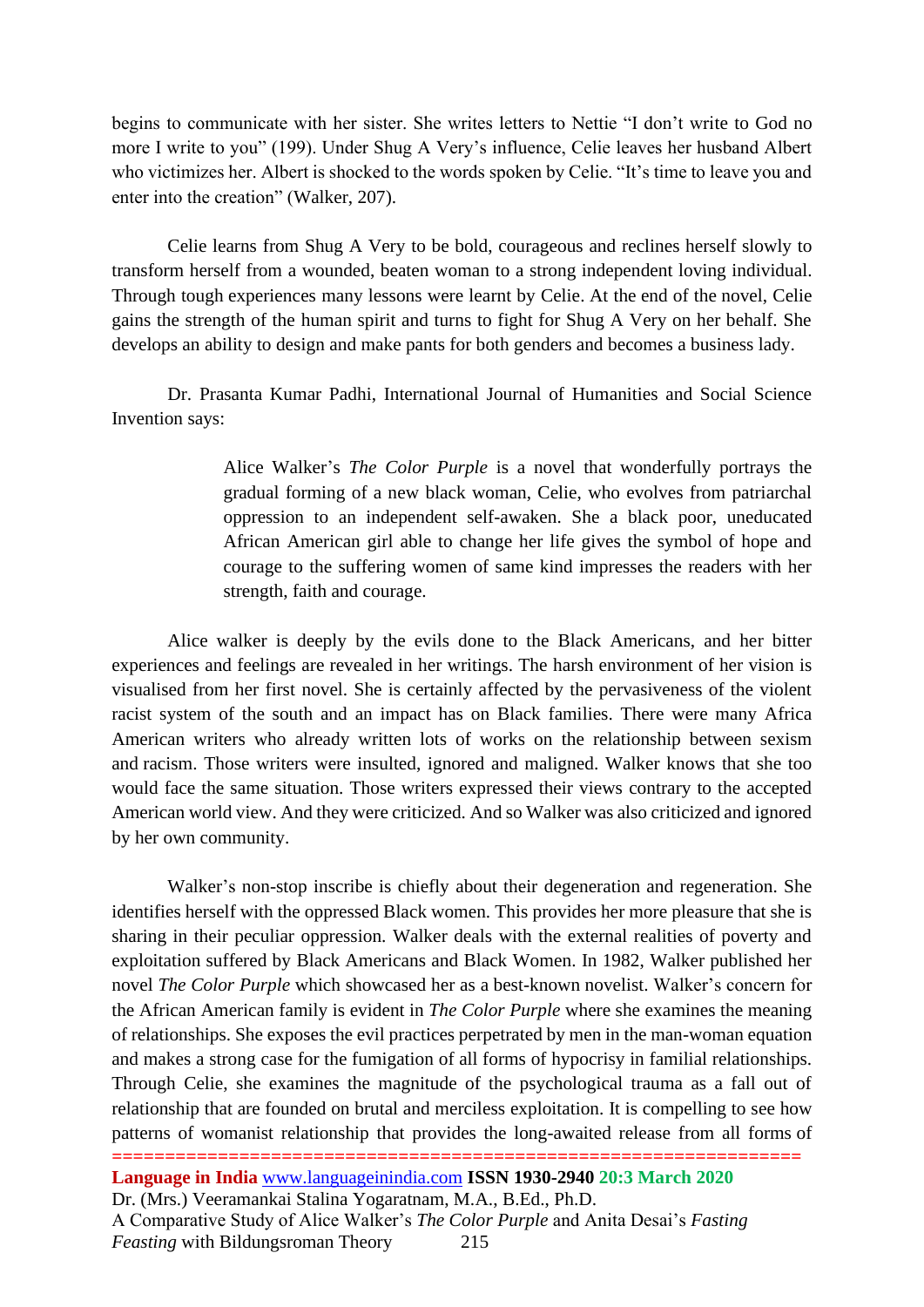bondage. The novel is about a young black woman sufferer fighting her way through not only racist white culture but also patriarchal black culture; it was a resounding commercial success. The book become a big hit and was made into a movie. The contact that Alice Walker establishes with Africa.

Maryemma Graham's in *The Cambridge Companion to the African American Novel* discusses about the narratives styles "When African Americans made the move from the writings of narratives to the writings of the novels, they are stepping across the void on matter how close the last narratives to the first novels" (Graham, 18). African American writers are extremely recreate and restructure in their writings. Likewise in Alice Walker's *The Color Purple* the writing is unique and portrays from an emerging of identity struggle.

*The Color Purple* is widened into a conceptual space to accommodate more complex characters, an almost complete span and sense of time, a wrestle with the constituting elements of History, and separation of civilizations with tabulations on how the White man become distinct from the Black man causing in the bargains, the emergence of separate consciousness.

#### **Major Role of Alice Walker in Her Work** *The Color Purple*

Alice Walker slowly develops the persona of Celie in this novel. As the time passes on, Celie realizes the real meaning of life and proves herself that she can stand independently in the society. Celie's journey from a dumb, illiterate, ignorant ugly black girl turned into the awakened and self-conscious woman. Walker has structured the novel *The Color Purple* in such a way that it remains a guiding star to Black women who have been entangled in various degrees of obscurity. Alice Walker with excessive struggle, appeals them out of conceivable obliteration and rinses them. She clothes them with a new fabric, called self-esteem and selfsufficiency by eradicating the old and dirty one. Walker is very particular, and she never permits her women to go empty-handed, losing everything. Sofia has inherent fighting spirit that she fights within the home as well as outside. Though she is punished severely with a twelve-year imprisonment or while being reduced to enslavement in Millie's, White woman home, after twelve years she is reunited with her family and survives as a victorious being. Nettie, Celie's sister, also possesses the quality of fighting to the end. Albert, Celie's husband, has a desire for Nettie who is very pretty and cleverer than Celie. He asks her stepfather's permission to marry her, but he refuses.

Walker restructures her female protagonist begins after a long suffering. One may marvel at Walker's transforming the disloyalty into richness at the extraordinary end of their life when they achieve old age and they nearly become an exhausted being losing their vitality in the long run of endurance. Walker wants to prove that age is not the matter of fact for Black women to fight on their battle. She is of the firm belief that experiences alone can guide her people to just direction, not the age. So, she lets her women to gain experiences centring them in difficult environments and wants them to come out as perfect beings. Survival to the maximum for Black women is the main objective of Walker and all other aspects seem

**=================================================================**

**Language in India** [www.languageinindia.com](http://www.languageinindia.com/) **ISSN 1930-2940 20:3 March 2020** Dr. (Mrs.) Veeramankai Stalina Yogaratnam, M.A., B.Ed., Ph.D. A Comparative Study of Alice Walker's *The Color Purple* and Anita Desai's *Fasting Feasting* with Bildungsroman Theory 216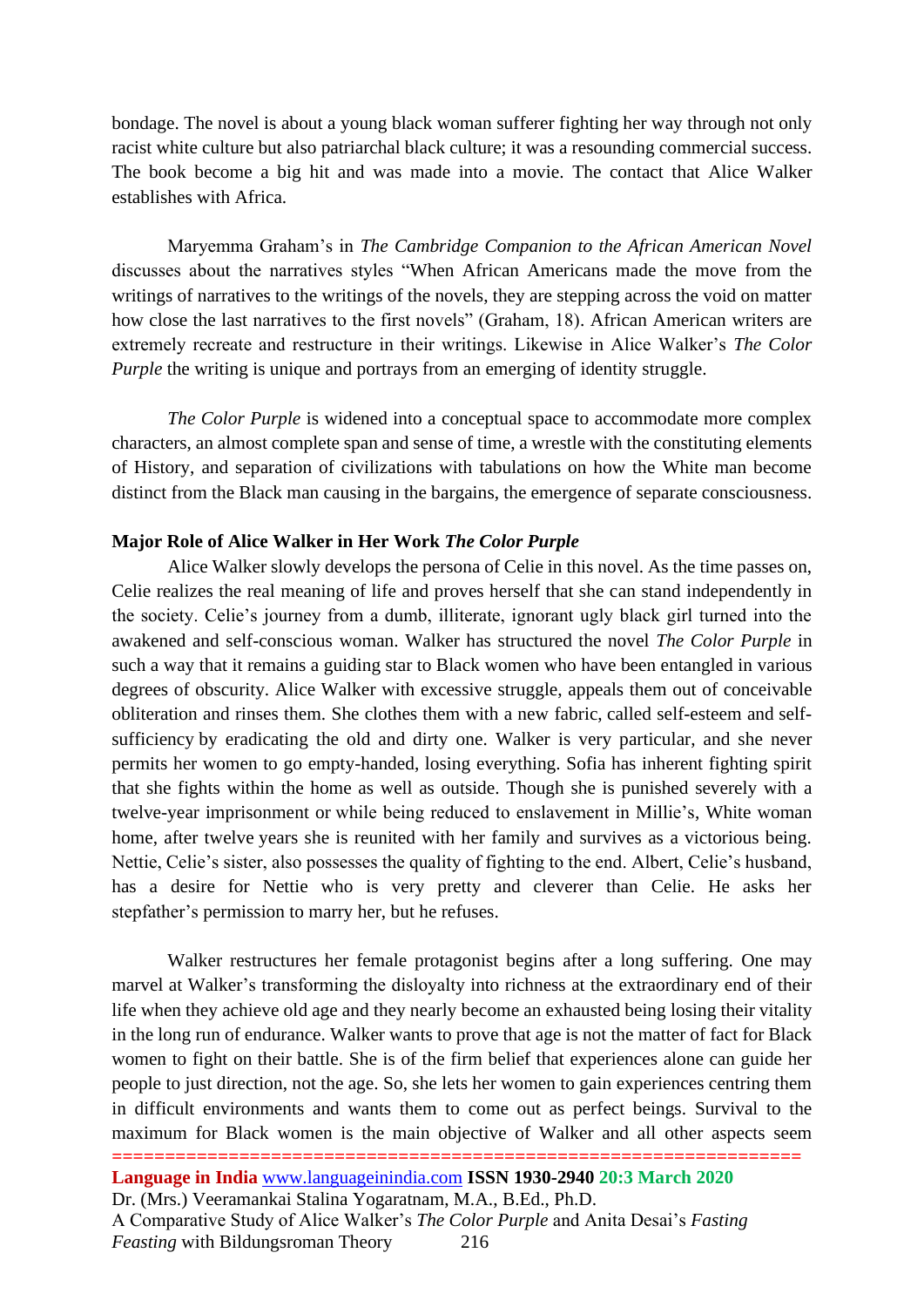secondary to her. She with utmost effort struggle to liberate her women from the dark cell where they are locked so as not to see the reality. Walker magnanimously, gives them many options with the sole intention of bringing them out from the dormant we band she initiates a new bond lesbianism that she hopes will release the Black women from the violent sexuality of Black men.

Critics have raised numerous objections regarding to her strong indignation over heterosexual bond that pleasures Black men however torments Black women. Black women's vulnerability in sex is highly oppressed by men and they are exposed to torment during every moment in sexual intercourse. The agony inflicted on them in sex compels them to be indignant on heterosexuality. It does not mean that Walker supports homosexuality but she, in order to save Black women from the pain caused by heterosexual bond, opens a new avenue for Black women with the prime aim of releasing them from humiliation, finding no other option.

Finally, Walker successfully turns the Celie as a respectable woman. The isolated Celie is surrounded by a group of women who assist her to raise her position. The full empowerment of Celie arrives in full force when Nettie returns her and she has Shug by her side. Her children Adam and Olivia return to her. Celie is now with a large group of people whom she loves. For her, this is the greatest moment of her life and then she remarks that she feels younger than she has ever felt before. Finally having a family return and to be loved by other people are equivalent to starting a new life for Celie. Thus, the ending is really the beginning of Celie. She excitedly manifests her present delightful moments. "But I don't think us feel old at all. And us so happy. Matter of fact, I think the youngest us ever felt" (Walker, 244). Walker transforms Celie as a complete woman providing her a contented life. Celie was erased by men, but through own realization she reaches the highest degree of glory fighting back her oppressors and she manages to survive an amazing woman.

Anita Desai is renowned as the Indian author writing in English who mainly addresses about the condition of women in India and focused seriously on the feminist themes. Unlike Nayantara Sahgal and Kamala Markandeya, an example of few Indian writers who respond primarily to the external social and political circumstances of their female characters, Desai focuses on the survey of the psychological condition of the oppressed women who, at first, are entirely passive. In *Fasting, Feasting* (2000), Desai's main concern is about the condition of women in India and is related to women in general. She relates the culture based oppression of women in contemporary Indian society to psychological suffering of women in American society and concludes that women are being considered as domesticated secondary beings with little scope to open up themselves in society as well as in family, based on the portrayal of the characters Uma, Melanie and her mother, Mrs, Patton resulting in ideology condition signifying how patriarchy is all encompassing irrespective of culture or place.

In a book *A Critical Study of the Novels of Anita Desai*, N. Raj Gopal explains about the women characters in Anita Desai's works as, "Anita Desai is no exception insofar as she

**=================================================================**

**Language in India** [www.languageinindia.com](http://www.languageinindia.com/) **ISSN 1930-2940 20:3 March 2020** Dr. (Mrs.) Veeramankai Stalina Yogaratnam, M.A., B.Ed., Ph.D. A Comparative Study of Alice Walker's *The Color Purple* and Anita Desai's *Fasting Feasting* with Bildungsroman Theory 217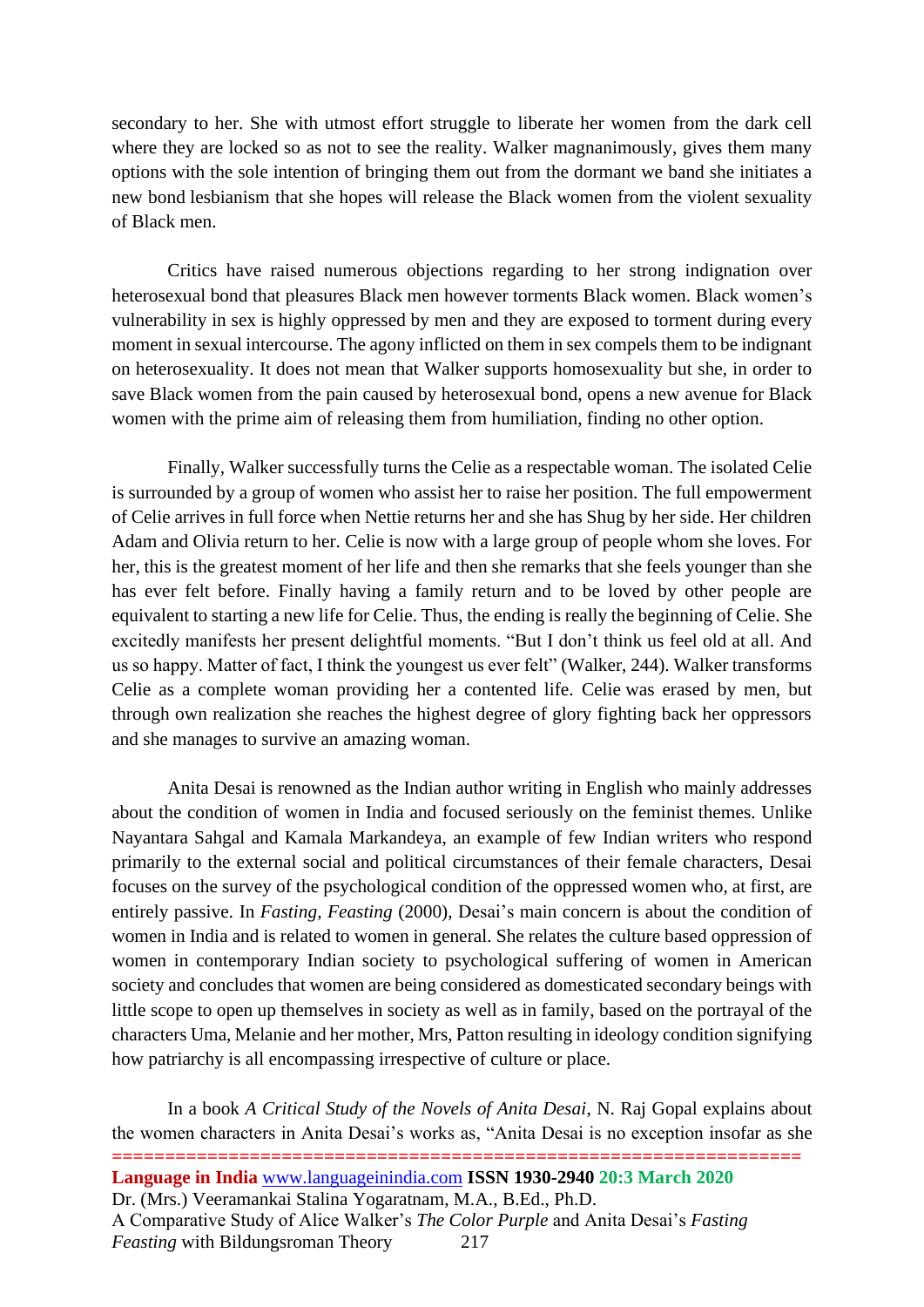has written by and large about women characters and no wonder if most of her novels move around women characters in her novels." (Gopal, 18) In Anita Desai's works the women characters are pre-occupied with the theme incompatible martial couples across different kinds of characters.

Uma is the central character of the novel which similarly features of bildungsroman. Uma, the protagonist of the novel is exposed as school going child who always has a desire towards education, and she makes herself busy in doing homework, drawing and doing all the household work in the beginning of the novel. Suddenly, Uma is forced to leave the school education and look after her newborn younger brother Arun. Intentionally, Uma is enforced to give up her convent education by finding fault with the silly reason that she has failed to get good marks and stops her from going to school. Even though, Uma goes to the convent to request her convent sisters that she would continue her studies which becomes a wild goose chase. When she grows up, she is forced to marry to an elderly person who has already a wife and a child by her parents Mama Papa. "Uma's unmarried state was not only an embarrassment but an obstruction" (Desai, 87).

In a book *The Novels of Anita Desai: A Critical Study* edited by Manmohan Krishna Bhatnagar, Mittapalli Rajeshwar discusses about the husband and wife relationship in Anita Desai's works as, "One of the aims of Anita Desai in her novels is to display how this characteristic spirit of the age has loosened the bond of husband-wife relationship." (Ed. Bhatnagar, Rajeshwar 33). Anita Desai's novel portrays about the identity crisis as a result of husband and wife polarity as a predominant theme in her novels.

#### **Comparative Study with the Theory and the Novel**

One of the characteristics bildungsroman is that the Protagonist undergoes a lot of suffering for some period of time. The Protagonist, Uma suffers a lot who is married and divorced within a short period of time. Against her parents will she neither questions nor raises her voice. She fears to reject in some extreme situations. At the point when Uma is divorced, her parents feel like an affront for them which gives an extension to their neighbour's who gossips about the unsuccessful marriage instead of her happiness. "Uma was considered illfated by all and no more attempts were made to marry her off" (Desai, 98). Like this Uma faces many struggles in her life one after the other. Uma's parents show little concern on her and leaves her life towards her fate without the second thought of her future.

Uma starts her routine life in her parents' house i.e., look after them, arranging each and everything. Without raising her voice, Uma does all the demanded household works all the time. She even trembles with her mother's fear for a simple thing which she expresses very clearly when her sister Aruna, asks her to cut her hair instead of making a pigtail or plait. Then Uma immediately responds that "Mama will kill me" (Desai, 107).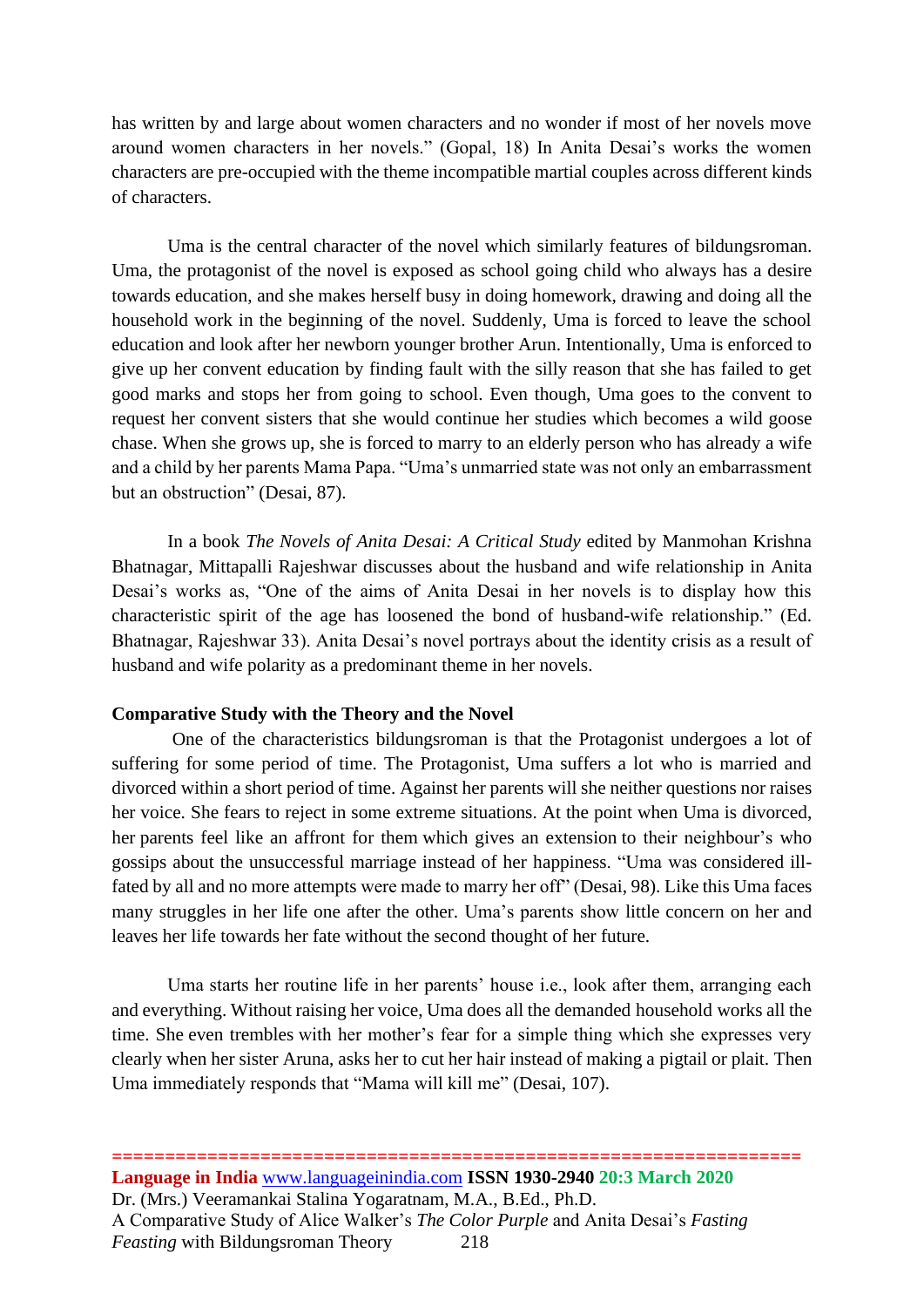Uma's parents discard Uma to attend the coffee party invited by Mrs. O Henry. Uma wants to attend the party, when her parents oppose it Uma raises her voice against her parents. To her Mama Papa for the first time she shows her anger to attend the party and too to enjoy the party. Uma's life starts after this situation when she questions her parents especially when they want to stop her from going to the Mrs. O'Henry's party, this states the clear transition period in Uma's behaviour. "She is giving a party, a coffee party, not a tea party and she has invited some ladies, and me." Why? What is wrong? (Desai, 115). Uma even replies her Papa when he instructs her to sit at home and do the work. Uma then replies, "I do my work all the time, every day" Why can't I go out sometimes? (Desai, 117).

Nevertheless, Uma joins the party and is exposed to all other women for the first time in her life. When Mrs. O. Henry talks about her entire experiences related to Christmas cards, fair and about the people all over the places, Uma listens passionately towards her speech and then enquires Mrs. O. Henry innocently whether she has made all the Christmas cards by herself. This thought of exposing to herself in the new environment is not seen in the beginning of her behaviour. One of the characteristics of bildungsroman is getting change in the characters through sufferings. Later on, Uma meets Mr. Joshi for the very first time and requested him to accept her for better projections in her career and wants to be independent in her life for the first time. "A career, leaving home, Living alone" (Desai, 34).

#### **Cultural Analysis of Female Condition**

When we analyse the novel from Indian cultural point of view, the essence and significance of both Uma's and Arun's pilgrimage(s) and also, we have to complete first the list of elements of which the landscape of their respective journey is composed. Uma's pilgrimage begins shortly after the birth of her brother Arun when she is in her early teens. Her brother is more important to Uma's parents because he is a boy, at her house a 'son' is heard everywhere in the house; when they pronounce it, it can be a confusion with the sound of 'sun.' The atmosphere of the household is changing, Mama is proud to have fulfilled her life role by giving birth to a son, Papa is proud to have been able to produce, finally, a male offspring and lets Mama into the realm of patriarchal structures, although only as an instrument. Mama Papa do not allow Uma, who has previously been sent to a Catholic convent school, to continue her education and she, although not a good student, is an eager one and opposes fervently her parents' decision. Now that there is a son in the family, to waste money and education as such on girls which will be necessary to spend on the boy. Subsequently, Uma feels she needs to get away but she does not know yet exactly what for. It is the mystery chambers of the inward world what Uma treasures, for the external world is horrid and dark.

Uma is continuously brought into the inner world of Hindu legends and tales by Miramasi, an enthusiastic worshipper of Shiva. Miramasi's stories show the dual character of the woman's fate. One of the heroines is a victim, dies after having been abandoned by her husband; the other is a poetess, independent, struggling for recognition; in the meantime, she is considered a madwoman (allusion to Mira Bai, a legendary sixteenth-century's poetess and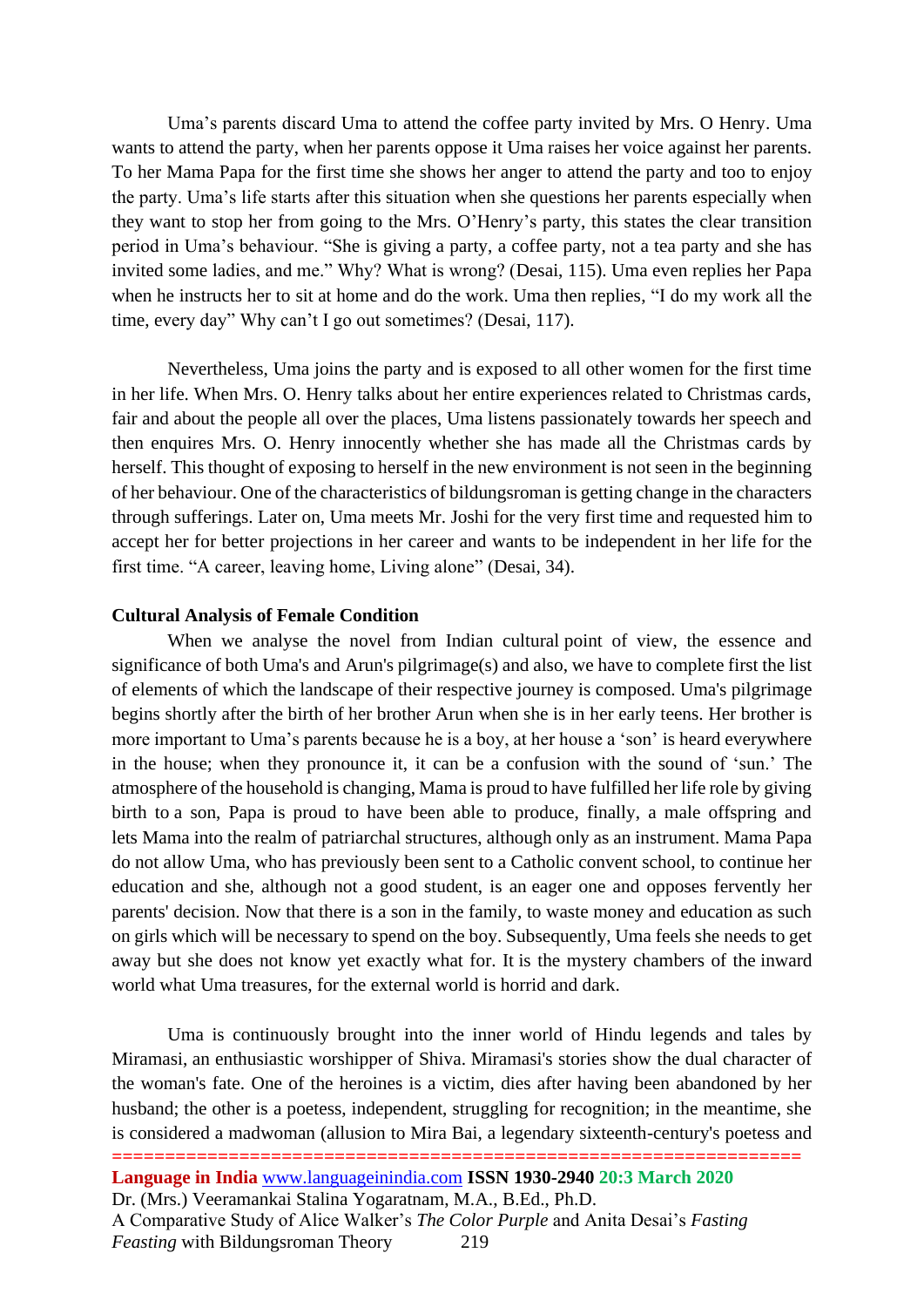a Krishna's devotee known for her rebellious attitudes). With Miramasi, Uma feels that she is "admitted into some sanctuary that had been previously closed to her" (Desai, 42). But there is then some progress for Uma; she realizes that it is necessary to search for a different reality than that defined by her parents, yet she does not know where to turn. In the company of Miramasi she has a feeling that at least she receives a certain attention and recognition as a person. The inner world of contemplation of existence is open to her. The inner structures of her culture are revealed to her so that she can better understand how they work. Further on, in another escapist action she undertakes with Miramasi when they go to an ashramas pilgrims, she is free enough to think. While Miramasi carries on her worship duties, Uma wanders around, feeling she is caught between two forces pulling in different directions, the power of patriarchal education and tradition, and the urge to get free of it. There is a river but is not easy to approach during the day because the sand is burning from the sun. But towards the evenings Uma can walk along the river and she becomes sure that she cannot turn to Miramasi any more for guidance. Uma stays unmarried but this does not mean that she is spared efforts to be married off, according to the custom of arranged marriages. She has to go a long and painful journey through this suntrap of the valley of marriage arrangements.

To look at it more closely it will be useful first to follow how Desai compares Uma with the other two of her girl relatives. If Uma's sister Aruna is dismissed out of the sphere of patriarchal influence soon after the birth of Arun as "having started a lifetime of bridling, of determined self-assertion" (Desai 17), then everything in her life including her marriage she carries on with "a kind of steely determination, a dogged ambitiousness, that seemed to be born of a desperation" (Desai 67). Maria Mies in her book *Indian Women and Patriarchy: Conflicts and Dilemmas of Students and Working Women* discusses about the role of a men and women after marriage,

> Hindu marriage is a sacrament -- for the husband one among many, but for the wife the only one through which she can acquire spiritual gains. ... If a grownup woman dies without this sacrament she roams about after her death as an evil spirit (Mies, 50).

#### **Sense of Ignorance in Families about Women**

Uma's thoughts are to be ambitious of being independent, a successful job and identity. Desai defines Uma's character of being avoided by people around her, a helpless divorcee, she was rejected twice by perspective grooms for her incorrigible provincial outlook, organizes all the household work effectively given to her by Mama Papa without hesitation has changed her thought to grow independently. Struggles dexterities Uma to think herself of being liberated and identified in the society. Through the portrait of Uma, Desai wants to give a new perspective to women gender which has formed the core conception in women studies. With the example of Uma, Desai reveals the pathetic conditions of women's lives during and after independence in India.